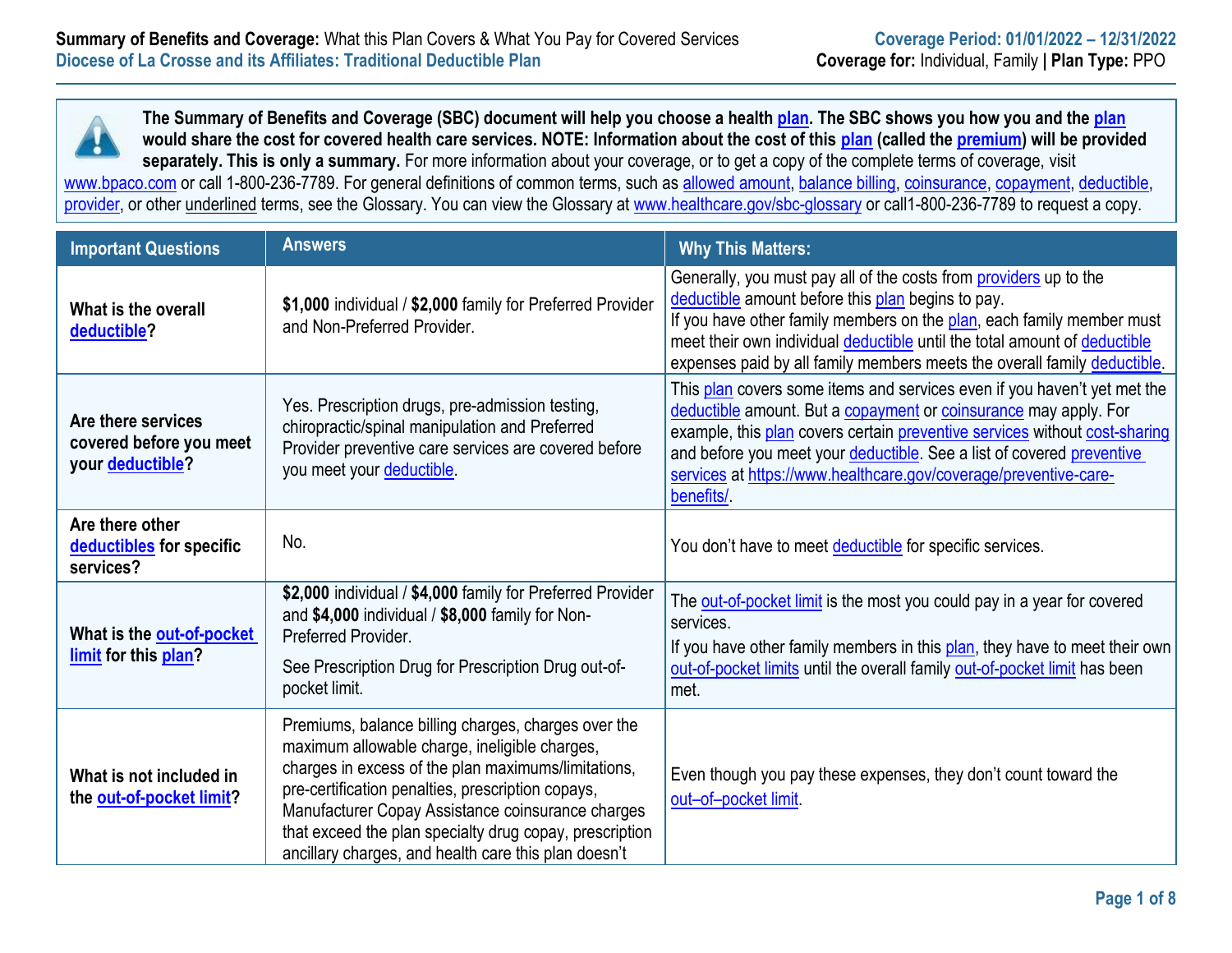| <b>Important Questions</b> | <b>Answers</b> | <b>Why This Matters:</b> |
|----------------------------|----------------|--------------------------|
|                            | cover.         |                          |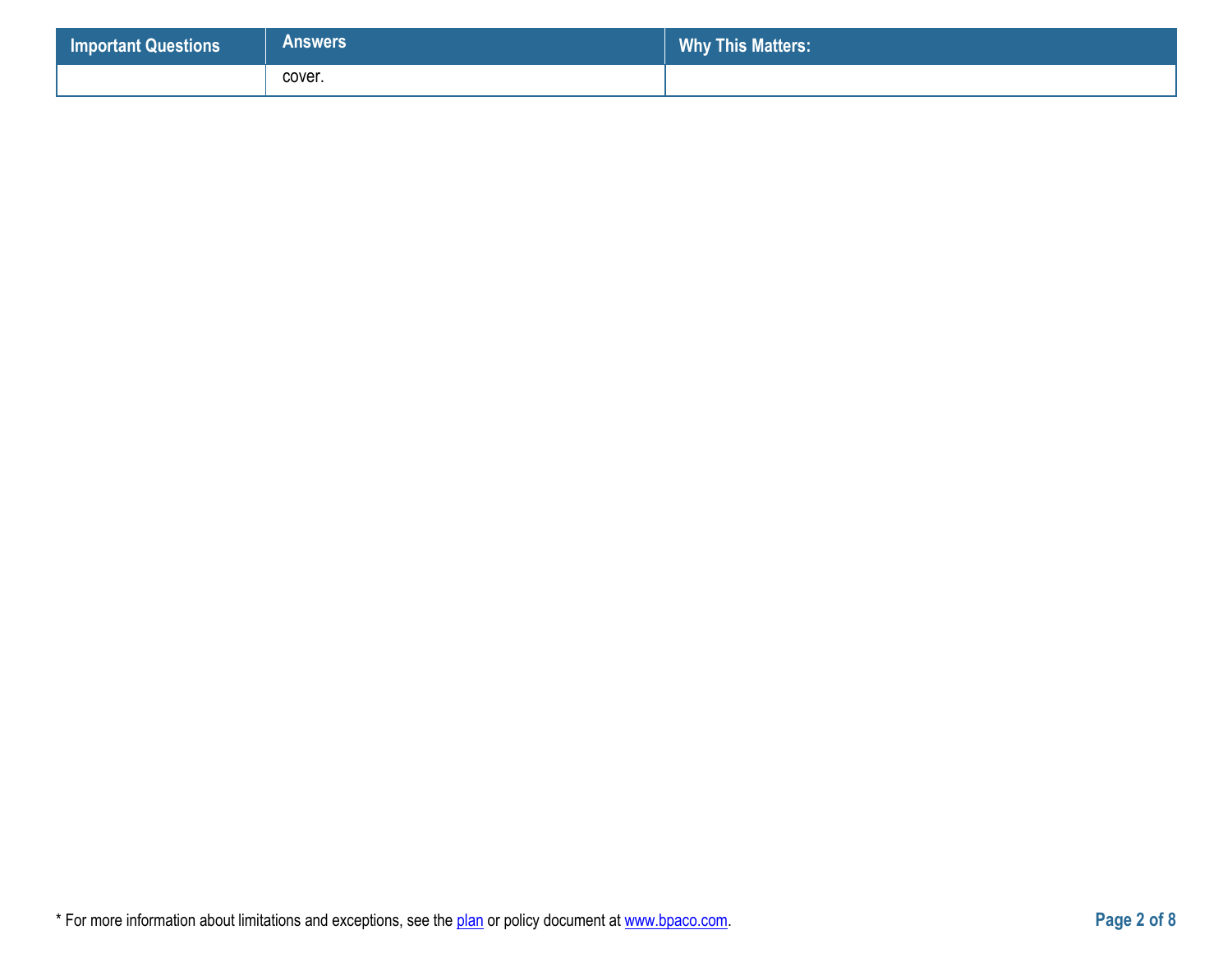| <b>Important Questions</b>                          | <b>Answers</b>                                                                                                                                                                                                                                                                                                                                                      | <b>Why This Matters:</b>                                                                                                                                                                                                                                                                                                                                                                                                                                                               |
|-----------------------------------------------------|---------------------------------------------------------------------------------------------------------------------------------------------------------------------------------------------------------------------------------------------------------------------------------------------------------------------------------------------------------------------|----------------------------------------------------------------------------------------------------------------------------------------------------------------------------------------------------------------------------------------------------------------------------------------------------------------------------------------------------------------------------------------------------------------------------------------------------------------------------------------|
| Will you pay less if you<br>use a network provider? | Yes. See www.the-alliance.org or call 1-800-223-<br>4139 or<br>https://www.mayoclinic.org/appointments/find-a-<br>doctor or www.preferredone.com or call 1-800-451-<br>9597 or www.phcs.com or call 1-800-922-4362 or<br>www.multiplan.com or call 1-800-546-3887 or<br>http://directory.phx-online.com or call 1-888-621-<br>7900 for a list of network providers. | This plan uses a provider network. You will pay less if you use a provider<br>in the plan's network. You will pay the most if you use an out-of-network<br>provider, and you might receive a bill from a provider for the difference<br>between the provider's charge and what your plan pays (balance billing).<br>Be aware, your network provider might use an out-of-network provider for<br>some services (such as lab work). Check with your provider before you get<br>services. |
| Do you need a referral to<br>see a specialist?      | No.                                                                                                                                                                                                                                                                                                                                                                 | You can see the specialist you choose without a referral.                                                                                                                                                                                                                                                                                                                                                                                                                              |

All **[copayment](https://www.healthcare.gov/sbc-glossary/#copayment)** and **[coinsurance](https://www.healthcare.gov/sbc-glossary/#coinsurance)** costs shown in this chart are after your **[deductible](https://www.healthcare.gov/sbc-glossary/#deductible)** has been met, if a **[deductible](https://www.healthcare.gov/sbc-glossary/#deductible)** applies.  $\blacktriangle$ 

|                                |                                                     | <b>What You Will Pay</b>                              |                                                          | <b>Limitations, Exceptions, &amp; Other</b>                                                                                                                        |
|--------------------------------|-----------------------------------------------------|-------------------------------------------------------|----------------------------------------------------------|--------------------------------------------------------------------------------------------------------------------------------------------------------------------|
| <b>Common Medical Event</b>    | <b>Services You May Need</b>                        | <b>Preferred Provider</b><br>(You will pay the least) | <b>Non-Preferred Provider</b><br>(You will pay the most) | <b>Important Information</b>                                                                                                                                       |
|                                | Primary care visit to treat<br>an injury or illness | 20% coinsurance                                       | 30% coinsurance                                          | Office visit charge only.                                                                                                                                          |
| If you visit a health care     | <b>Specialist visit</b>                             | 20% coinsurance                                       | 30% coinsurance                                          | Office visit charge only.                                                                                                                                          |
| provider's office or<br>clinic | Preventive care/screening/<br>immunization          | No charge<br>Deductible does not apply                | 30% coinsurance                                          | You may have to pay for services that<br>aren't preventive. Ask your provider if<br>the services needed are preventive.<br>Then check what your plan will pay for. |
| If you have a test             | Diagnostic test (x-ray,<br>blood work)              | 20% coinsurance                                       | 30% coinsurance                                          | -none-                                                                                                                                                             |
|                                | Imaging (CT/PET scans,<br>MRI <sub>s</sub> )        | 20% coinsurance                                       | 30% coinsurance                                          | -none-                                                                                                                                                             |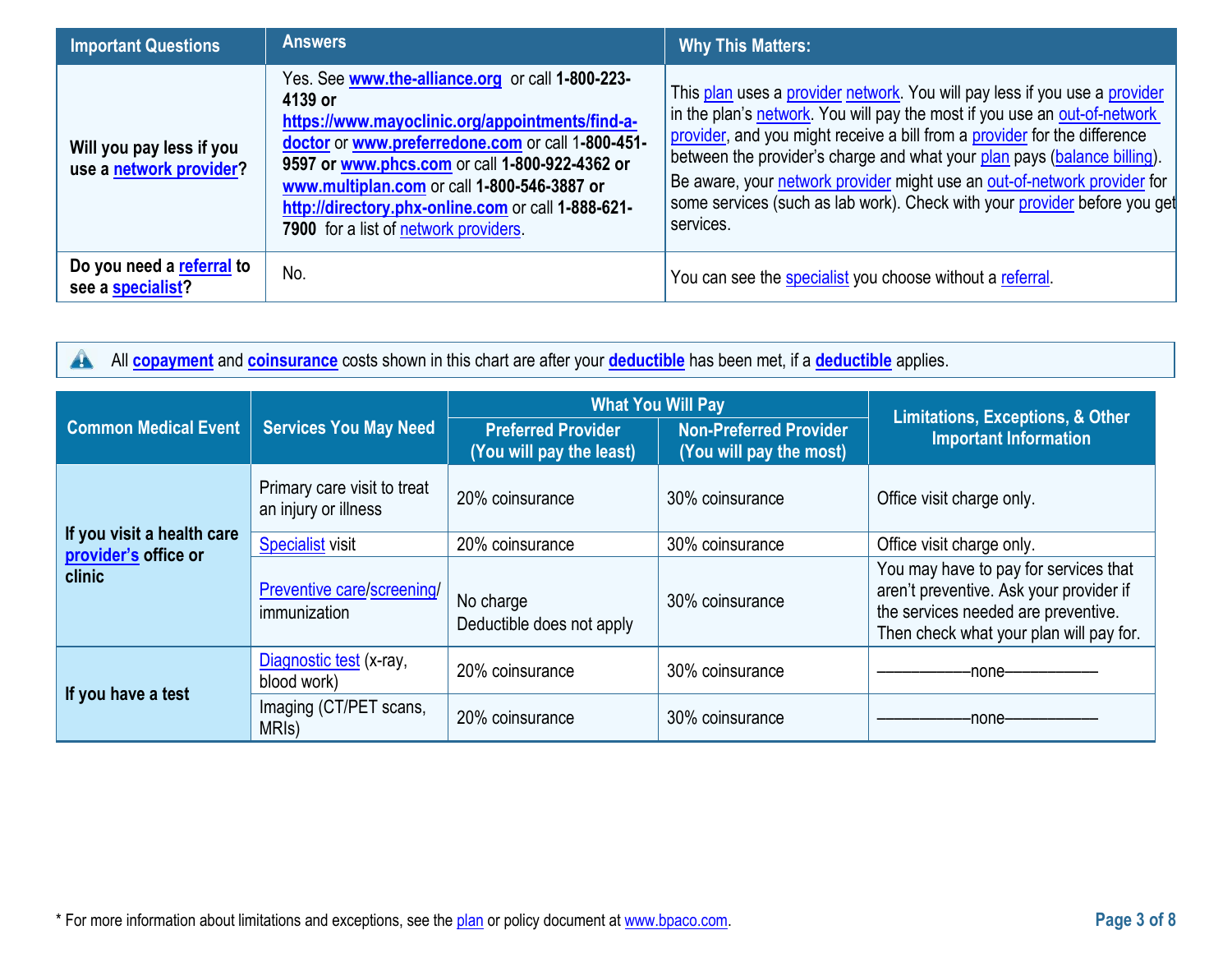|                                                                                                               |                                                   | <b>What You Will Pay</b>                                                                                                            |                                                                                                  |                                                                                                                                                                                                                                                                                                                                                                                              |  |
|---------------------------------------------------------------------------------------------------------------|---------------------------------------------------|-------------------------------------------------------------------------------------------------------------------------------------|--------------------------------------------------------------------------------------------------|----------------------------------------------------------------------------------------------------------------------------------------------------------------------------------------------------------------------------------------------------------------------------------------------------------------------------------------------------------------------------------------------|--|
| <b>Common Medical Event</b>                                                                                   | <b>Services You May Need</b>                      | <b>Preferred Provider</b><br>(You will pay the least)                                                                               | <b>Non-Preferred Provider</b><br>(You will pay the most)                                         | <b>Limitations, Exceptions, &amp; Other</b><br><b>Important Information</b>                                                                                                                                                                                                                                                                                                                  |  |
|                                                                                                               | Generic drugs                                     | 30% coinsurance with a<br>minimum of \$10/prescription<br>(retail);<br>\$25/prescription (mail order);<br>Deductible does not apply | 30% coinsurance with a<br>minimum of \$10/prescription<br>(retail); Deductible does not<br>apply | One copay per 30-day supply,<br>maximum 90-day supply (retail); 90-day<br>supply (mail order).<br>Affordable Care Act (ACA) preventive<br>drugs are covered at no charge (generic                                                                                                                                                                                                            |  |
| If you need drugs to<br>treat your illness or                                                                 | Preferred brand drugs                             | 30% coinsurance (retail);<br>\$75/prescription (mail order);<br>Deductible does not apply                                           | 30% coinsurance (retail);<br>Deductible does not apply                                           | and single source Brand only).<br>Contraceptives are NOT a covered<br>benefit.                                                                                                                                                                                                                                                                                                               |  |
| condition<br>More information about<br>prescription drug<br>coverage is available at<br>www.serve-you-rx.com. | Non-preferred brand drugs                         | 30% coinsurance (retail);<br>\$75/prescription (mail order);<br>Deductible does not apply                                           | 30% coinsurance (retail);<br>Deductible does not apply                                           | Prescription Out-of-Pocket Maximum<br>\$1,000 individual / \$3,000 family                                                                                                                                                                                                                                                                                                                    |  |
|                                                                                                               | <b>Specialty drugs</b>                            | Applicable copay<br><b>IPC Copay Assistant</b><br>Program - 30% copay;<br>Deductible does not apply                                 | Not covered                                                                                      | Covers up to a maximum 90-day<br>supply.<br>IPC Copay covers up to a maximum 30-<br>day supply.<br>Please see Prescription Drug Benefit<br>section within your Plan Document for<br>details. IPC Copay Assistance Program<br>will cover most if not all of the copay<br>amount. Any actual out of pocket costs<br>at point of sale will apply to the<br>maximum out-of-pocket as applicable. |  |
| If you have outpatient<br>surgery                                                                             | Facility fee (e.g.,<br>ambulatory surgery center) | 20% coinsurance                                                                                                                     | 30% coinsurance                                                                                  | -none-                                                                                                                                                                                                                                                                                                                                                                                       |  |
|                                                                                                               | Physician/surgeon fees                            | 20% coinsurance                                                                                                                     | 30% coinsurance                                                                                  | -none-                                                                                                                                                                                                                                                                                                                                                                                       |  |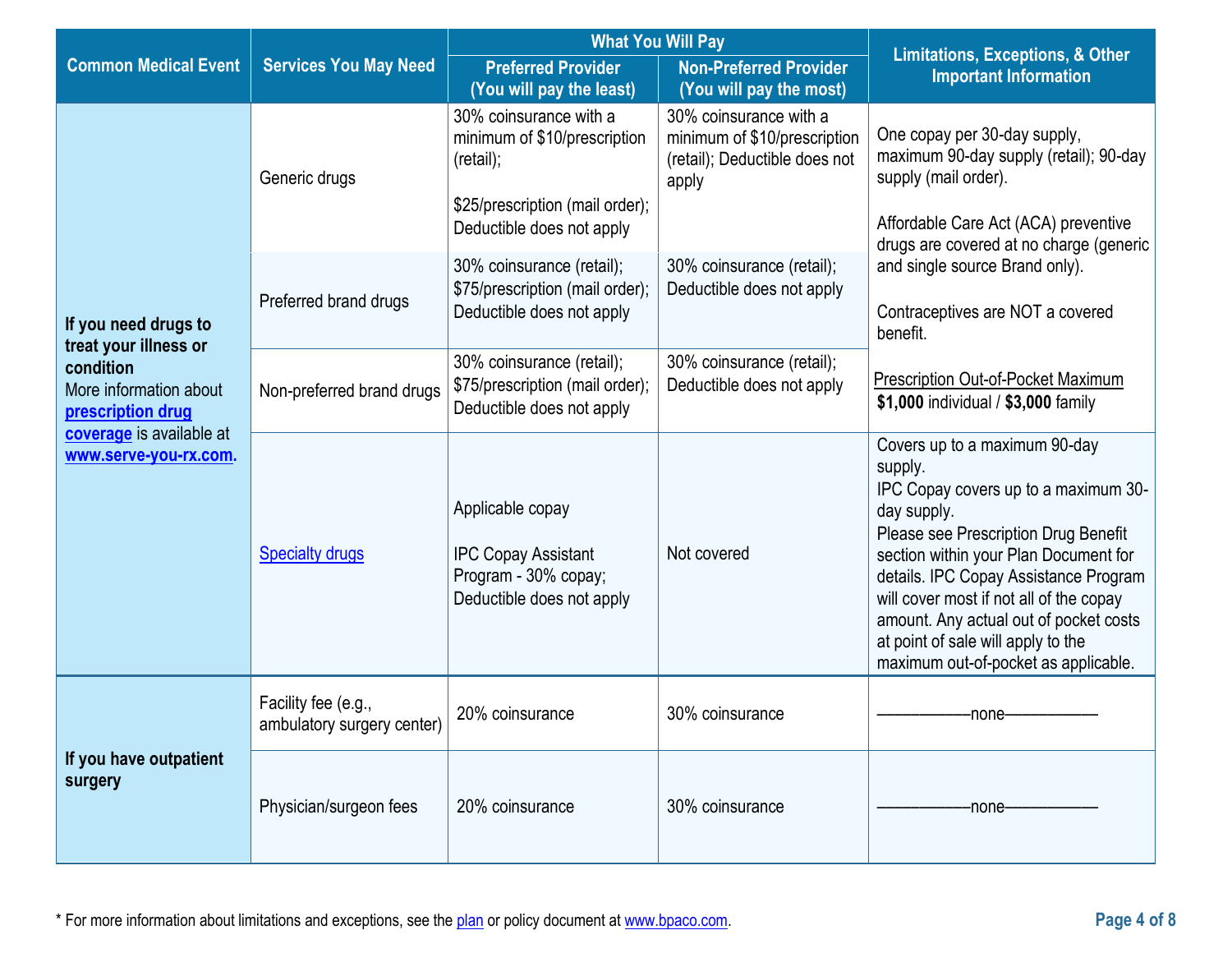|                                            |                                              | <b>What You Will Pay</b>                              |                                                                                       |                                                                                                                                                                                                                                                              |
|--------------------------------------------|----------------------------------------------|-------------------------------------------------------|---------------------------------------------------------------------------------------|--------------------------------------------------------------------------------------------------------------------------------------------------------------------------------------------------------------------------------------------------------------|
| <b>Common Medical Event</b>                | <b>Services You May Need</b>                 | <b>Preferred Provider</b><br>(You will pay the least) | <b>Non-Preferred Provider</b><br>(You will pay the most)                              | <b>Limitations, Exceptions, &amp; Other</b><br><b>Important Information</b>                                                                                                                                                                                  |
|                                            | <b>Emergency room care</b>                   | \$200/visit, then 20%<br>coinsurance                  | \$200/visit, then<br>20% coinsurance after<br><b>Preferred Provider</b><br>deductible | Copay waived if admitted on inpatient<br>basis within 24 hours for the same<br>condition.                                                                                                                                                                    |
| If you need immediate<br>medical attention | <b>Emergency medical</b><br>transportation   | 20% coinsurance                                       | 20% coinsurance after<br><b>Preferred Provider</b><br>deductible                      | -none-                                                                                                                                                                                                                                                       |
|                                            | <b>Urgent care</b>                           | 20% coinsurance                                       | 20% coinsurance after<br><b>Preferred Provider</b><br>deductible                      | -none-                                                                                                                                                                                                                                                       |
| If you have a hospital                     | Facility fee (e.g., hospital<br>room)        | 20% coinsurance                                       | 30% coinsurance                                                                       | Pre-certification is required in order to<br>avoid a \$200 reduction in benefits.                                                                                                                                                                            |
| stay                                       | Physician/surgeon fees                       | 20% coinsurance                                       | 30% coinsurance                                                                       | -none-                                                                                                                                                                                                                                                       |
| If you need mental<br>health, behavioral   | Outpatient services                          | 20% coinsurance                                       | 30% coinsurance                                                                       | -none-                                                                                                                                                                                                                                                       |
| health, or substance<br>abuse services     | Inpatient services                           | 20% coinsurance                                       | 30% coinsurance                                                                       | Pre-certification is required in order to<br>avoid a \$200 reduction in benefits.                                                                                                                                                                            |
|                                            | Office visits                                | 20% coinsurance                                       | 30% coinsurance                                                                       | Cost sharing does not apply for<br>preventive services. Depending on the<br>type of service, a copayment,<br>coinsurance, or deductible may apply.<br>Maternity care may include tests and<br>services described elsewhere in the<br>SBC (i.e., ultrasound). |
| If you are pregnant                        | Childbirth/delivery<br>professional services | 20% coinsurance                                       | 30% coinsurance                                                                       | -none-                                                                                                                                                                                                                                                       |
|                                            | Childbirth/delivery facility<br>services     | 20% coinsurance                                       | 30% coinsurance                                                                       | Pre-certification is required for vaginal<br>deliveries requiring more than a 48 hour<br>stay and for cesarean section deliveries<br>requiring more than a 96 hour stay in<br>order to avoid a \$200 reduction in<br>benefits.                               |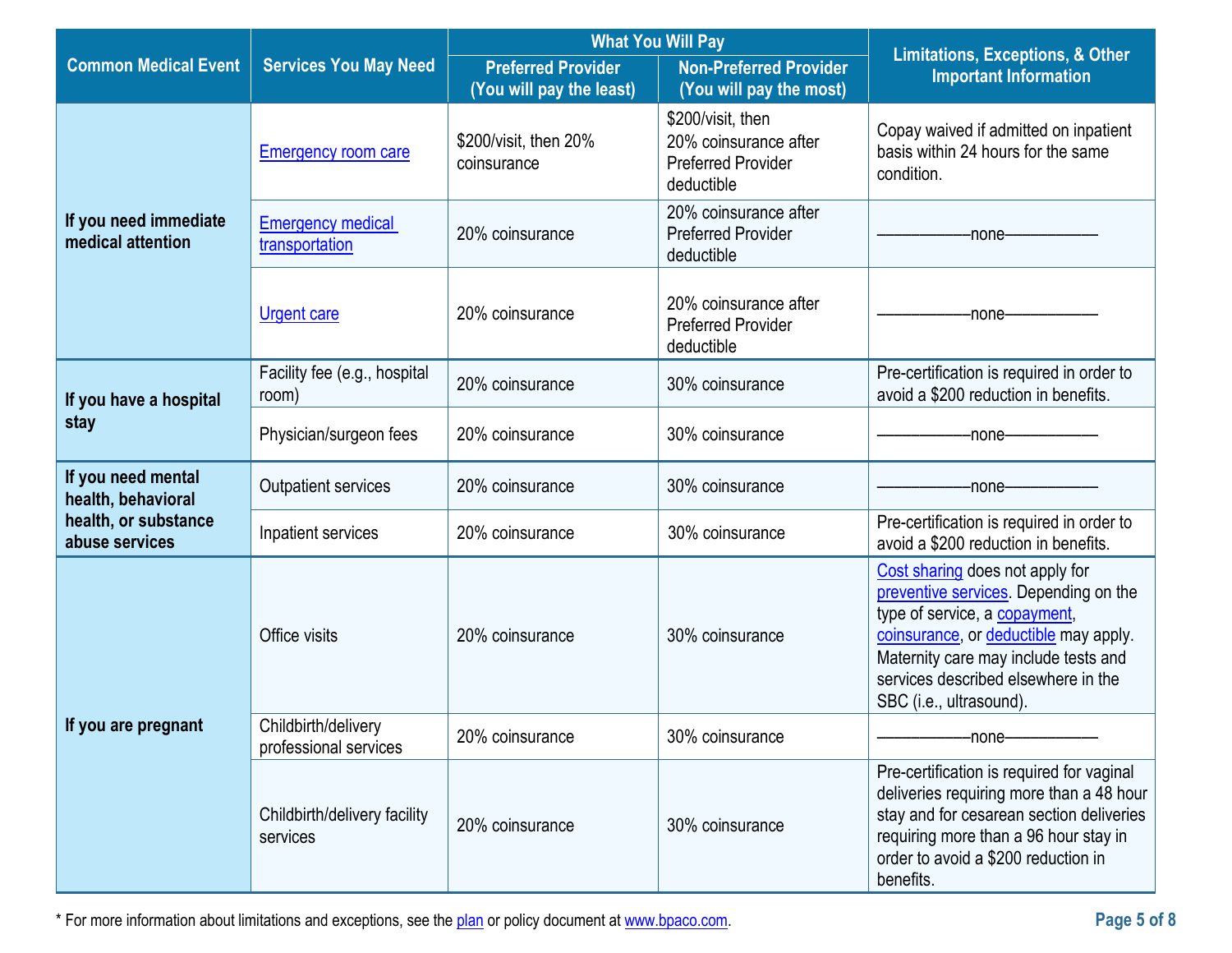|                                                                      | <b>Services You May Need</b>   |                                                       | <b>What You Will Pay</b>                                 |                                                                                                                                                                                                                                                       |
|----------------------------------------------------------------------|--------------------------------|-------------------------------------------------------|----------------------------------------------------------|-------------------------------------------------------------------------------------------------------------------------------------------------------------------------------------------------------------------------------------------------------|
| <b>Common Medical Event</b>                                          |                                | <b>Preferred Provider</b><br>(You will pay the least) | <b>Non-Preferred Provider</b><br>(You will pay the most) | <b>Limitations, Exceptions, &amp; Other</b><br><b>Important Information</b>                                                                                                                                                                           |
|                                                                      | Home health care               | 20% coinsurance                                       | 30% coinsurance                                          | Maximum of 4 hours/visit in any 24-hour<br>period and a maximum of 40 visits per<br>calendar year (excluding autism<br>spectrum disorder therapies).                                                                                                  |
|                                                                      | <b>Rehabilitation services</b> | 20% coinsurance                                       | 30% coinsurance                                          | -none-                                                                                                                                                                                                                                                |
|                                                                      | <b>Habilitation services</b>   | Not covered                                           | Not covered                                              | Not covered.                                                                                                                                                                                                                                          |
| If you need help<br>recovering or have other<br>special health needs | <b>Skilled nursing care</b>    | 20% coinsurance                                       | 30% coinsurance                                          | Maximum of 30 days per confinement.<br>Services must begin within 14 days<br>after discharge from an inpatient<br>confinement of at least 3 consecutive<br>days.<br>Pre-certification is required in order to<br>avoid a \$200 reduction in benefits. |
|                                                                      | Durable medical<br>equipment   | 20% coinsurance                                       | 30% coinsurance                                          | Rental cannot exceed purchase price.                                                                                                                                                                                                                  |
|                                                                      | <b>Hospice services</b>        | 20% coinsurance                                       | 30% coinsurance                                          | Patient's life expectancy 6 months or<br>less.                                                                                                                                                                                                        |
| If your child needs                                                  | Children's eye exam            | No charge;<br>Deductible does not apply               | 30% coinsurance                                          | -none-                                                                                                                                                                                                                                                |
| dental or eye care                                                   | Children's glasses             | Not covered                                           | Not covered                                              | Not covered.                                                                                                                                                                                                                                          |
|                                                                      | Children's dental check-up     | Not covered                                           | Not covered                                              | Not covered.                                                                                                                                                                                                                                          |

 $\sim$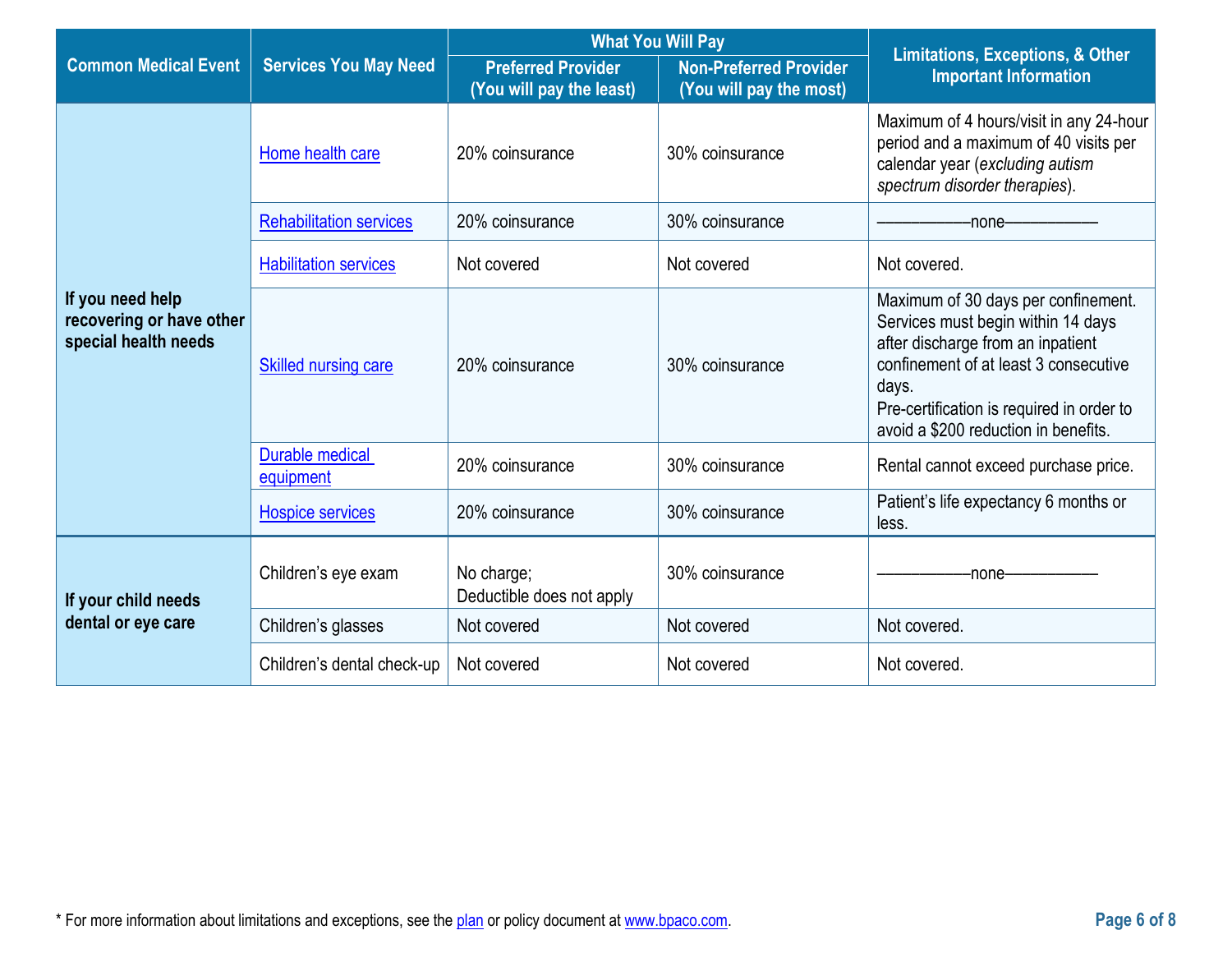| Services Your Plan Generally Does NOT Cover (Check your policy or plan document for more information and a list of any other excluded services.)                                                          |                                                                                                                                                            |                                                                                                                                                                                                     |  |  |
|-----------------------------------------------------------------------------------------------------------------------------------------------------------------------------------------------------------|------------------------------------------------------------------------------------------------------------------------------------------------------------|-----------------------------------------------------------------------------------------------------------------------------------------------------------------------------------------------------|--|--|
| Bariatric surgery<br>Cosmetic surgery (except due to a covered<br>surgical procedure, accident or birth defect)<br>Dental care (Adult and Child) (except for limited<br>oral surgery - see plan document) | • Glasses<br>• Habilitation services<br>• Infertility treatment (except for initial diagnosis<br>and testing)                                              | Long-term care<br>$\bullet$<br>Private duty nursing<br>$\bullet$<br>Routine foot care (except if medically necessary)<br>$\bullet$<br>Weight loss programs (except for morbid obesity)<br>$\bullet$ |  |  |
| Other Covered Services (Limitations may apply to these services. This isn't a complete list. Please see your plan document.)                                                                              |                                                                                                                                                            |                                                                                                                                                                                                     |  |  |
| Acupuncture<br>Chiropractic care no coverage for routine and<br>maintenance care)                                                                                                                         | Coverage provided outside the United States.<br>See www.bpaco.com.<br>Hearing aids - (Children under 18 years of age -<br>one aid per ear every 36 months) | Non-emergency care when traveling outside the<br>$\bullet$<br>U.S.<br>Routine eye care (Adult)                                                                                                      |  |  |

Your Rights to Continue Coverage: There are agencies that can help if you want to continue your coverage after it ends. Other coverage options may be available to you, too, including buying individual insurance coverage through the [Health Insurance](https://www.healthcare.gov/sbc-glossary/#health-insurance) [Marketplace.](https://www.healthcare.gov/sbc-glossary/#marketplace) For more information about th[e Marketplace,](https://www.healthcare.gov/sbc-glossary/#marketplace) visit [www.HealthCare.gov](http://www.healthcare.gov/) or call 1-800-318- 2596.

Your Grievance and Appeals Rights: There are agencies that can help if you have a complaint against your [plan](https://www.healthcare.gov/sbc-glossary/#plan) for a denial of a [claim.](https://www.healthcare.gov/sbc-glossary/#claim) This complaint is called a [grievance](https://www.healthcare.gov/sbc-glossary/#grievance) or [appeal.](https://www.healthcare.gov/sbc-glossary/#appeal) For more information about your rights, look at the explanation of benefits you will receive for that medical [claim.](https://www.healthcare.gov/sbc-glossary/#claim) You[r plan](https://www.healthcare.gov/sbc-glossary/#plan) documents also provide complete information on how to submit a [claim,](https://www.healthcare.gov/sbc-glossary/#claim) [appeal,](https://www.healthcare.gov/sbc-glossary/#appeal) or a [grievance](https://www.healthcare.gov/sbc-glossary/#grievance) for any reason to your [plan.](https://www.healthcare.gov/sbc-glossary/#plan) For more information about your rights, this notice, or assistance, contact: visit [www.bpaco.com](http://www.bpaco.com/) or call 1-800-236-7789. You may also contact your state insurance department, the U.S. Department of Labor, Employee Benefits Security Administration at 1-866-444-3272 or [www.dol.gov/ebsa/](http://www.dol.gov/ebsa)healthreform, or the U.S. Department of Health and Human Services at 1-877-267-2323 x61565 or [www.cciio.cms.gov.](http://www.cciio.cms.gov/)

#### **Does this plan provide Minimum Essential Coverage? Yes**

[Minimum Essential Coverage](https://www.healthcare.gov/sbc-glossary/#minimum-essential-coverage) generally includes [plans,](https://www.healthcare.gov/sbc-glossary/#plan) [health insurance](https://www.healthcare.gov/sbc-glossary/#health-insurance) available through the [Marketplace](https://www.healthcare.gov/sbc-glossary/#marketplace) or other individual market policies, Medicare, Medicaid, CHIP, TRICARE, and certain other coverage. If you are eligible for certain types of [Minimum Essential Coverage,](https://www.healthcare.gov/sbc-glossary/#minimum-essential-coverage) you may not be eligible for the [premium tax credit.](https://www.healthcare.gov/sbc-glossary/#premium-tax-credits)

# **Does this plan meet the Minimum Value Standards? Yes**

If your [plan](https://www.healthcare.gov/sbc-glossary/#plan) doesn't meet the [Minimum Value Standards,](https://www.healthcare.gov/sbc-glossary/#minimum-value-standard) you may be eligible for a [premium tax credit](https://www.healthcare.gov/sbc-glossary/#premium-tax-credits) to help you pay for a plan through the [Marketplace.](https://www.healthcare.gov/sbc-glossary/#marketplace)

*To see examples of how this [plan](https://www.healthcare.gov/sbc-glossary/#plan) might cover costs for a sample medical situation, see the next section.*